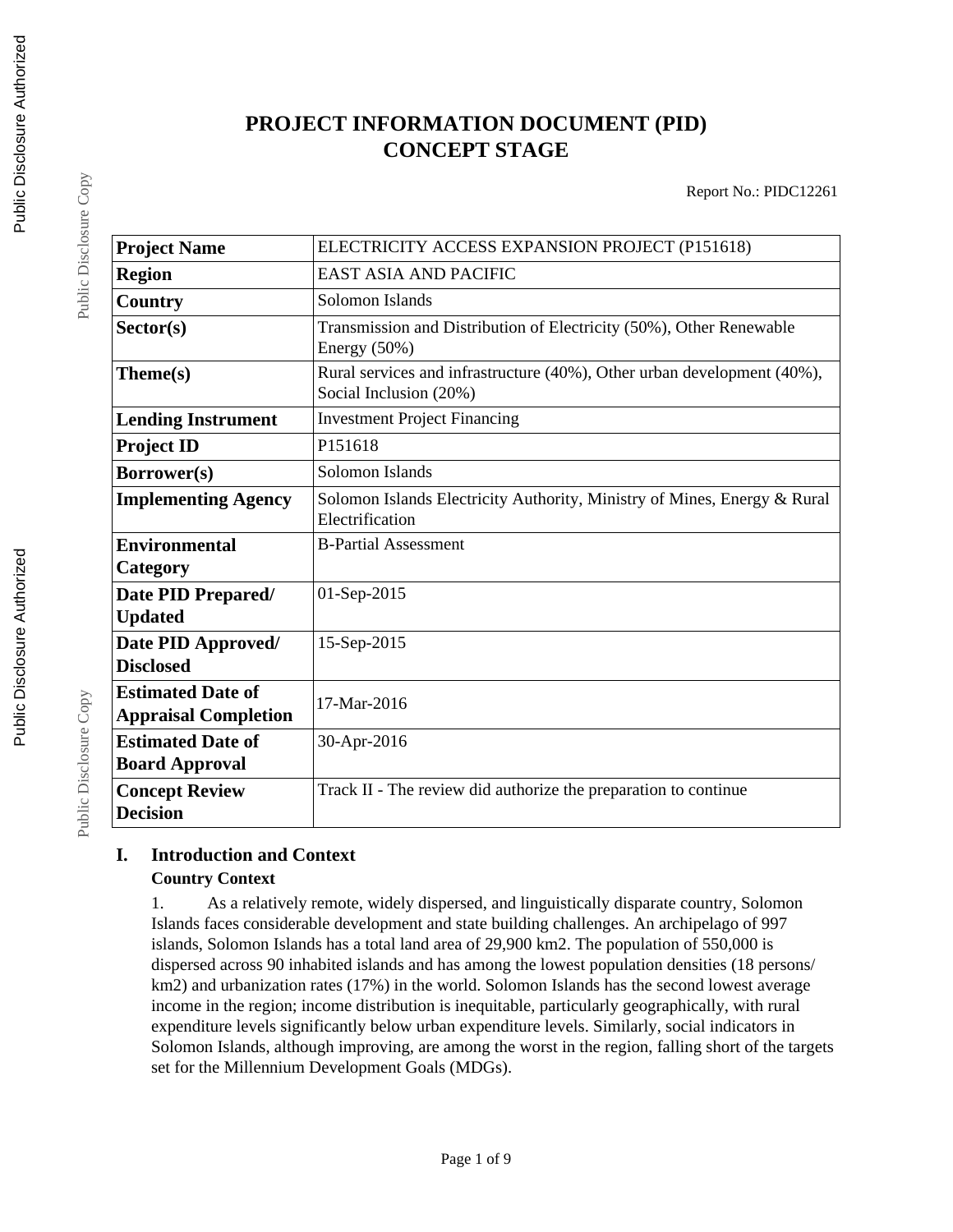2. Solomon Islands has made significant progress in restoring stability following conflict from 1998 to 2003. The conflict, known locally as the "tension", emerged as a result of grievances between the local Guadalcanal landowners and migrants, predominantly from the most populous island of Malaita, drawn by economic opportunities available in Honiara, the capital city of the Solomon Islands. Macroeconomic and fiscal stability has been restored since a fiscal crisis in 2009 precipitated by the global economic slowdown, development gains have been achieved in many areas, key government functions have been reestablished, and Solomon Islanders are increasingly taking leadership of government programs.

3. The economy consists of a mixed subsistence sector on which the majority of the population is dependent, and a small monetized sector dominated by large-scale commercial enterprises. Between 1996 and 2002, the GDP declined in real terms by 24%, over 35% per capita. Performance was considerably worse for the monetized sector than the subsistence sector. From 2003 the GDP grew by 3.8%, returning to earlier levels and signaling the return of economic growth. Recent flooding has imposed major social and economic costs. During early April 2014, floods in and around Honiara led to at least 23 deaths, impacting 52,000 people, and leaving more than 10,000 people in evacuation shelters. Flooding caused widespread destruction of businesses, houses, and public infrastructure. Private sector and public service activities were heavily affected. Total damage and losses from the flooding are estimated at US\$108 million or 9.2 percent of GDP, with projected growth for 2014 revised down to 0.1 percent from pre-flood baseline projections of around 4 percent.

4. Despite this progress, the Solomon Islands remains a fragile country. Youth unemployment, thin institutional and human capacity, enclave developments, perceived spatial inequalities (urban vs. rural; Guadalcanal vs. other islands), a fluid political environment, and rapid social change all present challenges to the resilience of Solomon Islands' newly reestablished governance institutions. In addition, the Solomon Islands - as with many of the small and remote Pacific island countries presents significant challenges of diversity, geographic dispersion with a largely rural population, and vulnerability to natural hazards, i.e. tropical cyclones and earthquakes. Delivering the services necessary to meet the MDGs in such a situation is both challenging and costly.

#### **Sectoral and Institutional Context**

5. The Solomon Islands is almost entirely dependent on imported refined petroleum fuels for national energy needs for electricity generation, for transport and for lighting. The installed grid generation capacity is 28 MW and is currently 100% diesel generation. Total energy production in 2013 was 81.1 GWh, of which 73.0 GWh (90.0%) was for the Honiara grid and 8.1 GWh (10.0%) for grids serving provincial centres on other islands. Grid based generation capacity on provincial centre power grids outside Honiara is approximately 6.9 MW. In 2013 the maximum demand on the Honiara grid was 13.62 MW. The state-owned power utility, the Solomon Islands Electricity Authority (SIEA) is responsible for electric power generation, transmission and distribution to all urban and provincial centres; i.e. Honiara, nine provincial centres, and Noro Township in the Western Province. SIEA provides power to urban centres through diesel generators, except for Buala town on Isabel Province and Malu'u substation in Malaita which include supply by currently non-operational mini-hydro. In addition to its own generation, the SIEA purchases a small share of its total energy from privately owned generators under contract.

6. Generation capacity expansion on SIEA grids. The SIEA plans to significantly increase the generation capacity across its various power grids in the period 2014 to 2018, to enable increased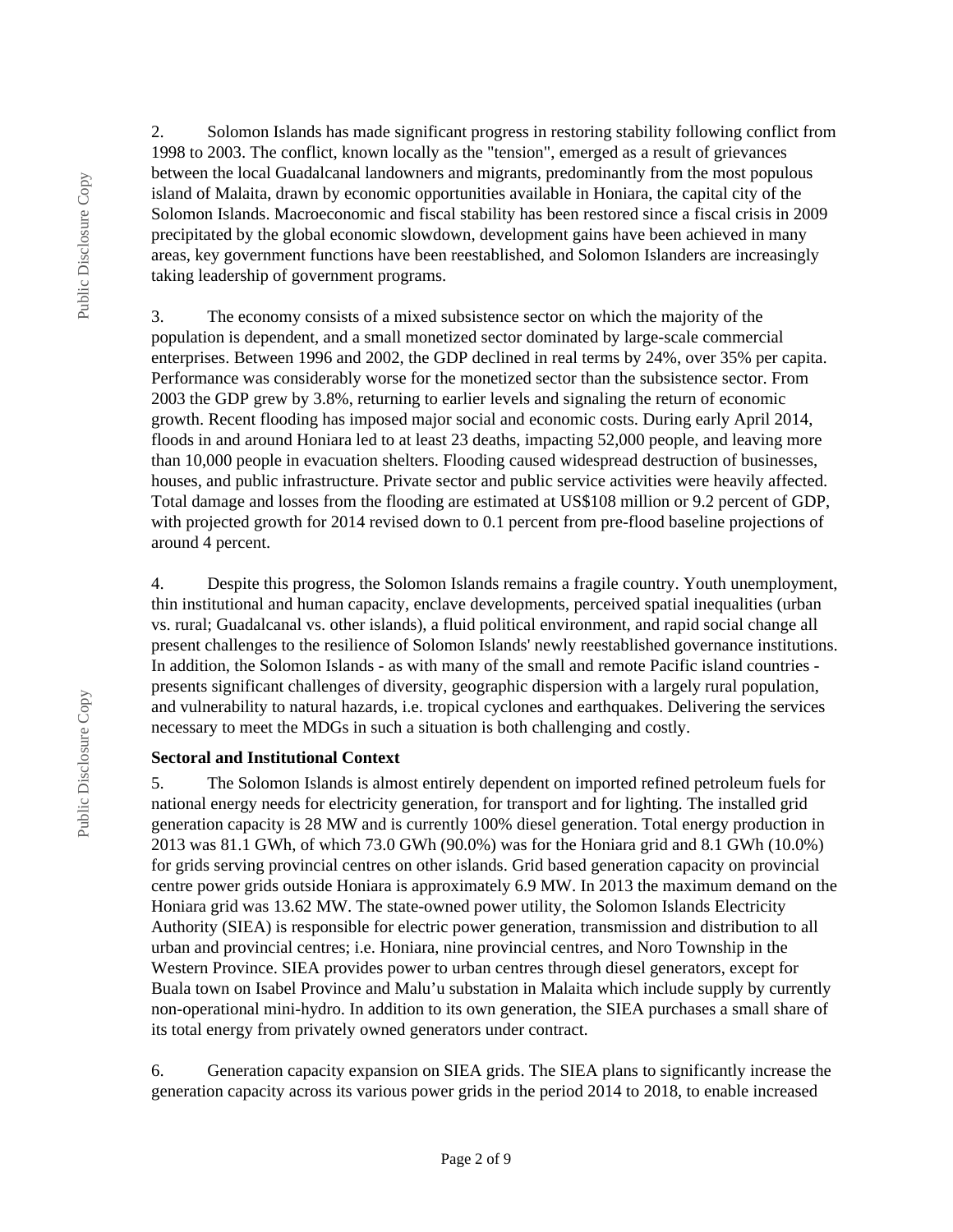reliability of supply, improved efficiency and the ability to meet projected load growth and new connections.

a. On the Honiara grid, the SIEA commissioned 3MW of new generation in February 2014, and is tendering for the construction of new powerhouse with 10MW of diesel generation capacity, which is expected to be commissioned by early 2016. In addition, transformational development of renewable energy resources is also well underway, with two major projects: i) 15MW Tina River Hydropower Scheme (run of river), with tenders to be called by mid- 2014; ii) geothermal resource on Savo Island, which is 35km off-shore from Honiara. The SIEA is also investing to strengthen the capacity of the Honiara grid, and on March 21, 2014 the World Bank Board approved US\$13 million in additional financing to support that endeavor.

b. Provincial grids. The SIEA's current plans for all its provincial grids away from Honiara involve: a) construction of several new small powerhouses to replace existing ones; b) installation of new, larger and more efficient diesel generation units; c) strengthening the distribution grids to increase reliability and quality of service and meet load growth. The SIEA also plans to rehabilitate the 150kW Buala mini-hydro scheme in 2014, so that it once more supplies nearly 100% of the power to the town of Buala, with diesel generation used as a back-up. The SIEA is currently negotiating a loan with the Asian Development Bank (ADB) to develop the 750kW Fiu River Hydro Scheme on the island of Malaita. Fiu River Hydro would feed into the Auki grid, and enable increased connections on Malaita, the most populated of the Solomon Islands. These developments of generation capacity in the provinces mean that the SIEA is able to re-examine plans for grid extensions. All of the proposed grid extensions have been analyzed and it was proven that sufficient generation capacity already exists to accommodate the new loads.

7. In addition to the national grid, some success has been recorded by local communities and Rural Energy Service Companies (RESCOs) in developing mini-grids/micro-grids, most of which are based on micro-hydro technology, but some use coconut oil biofuel and solar PV in areas of low housing density where the grid extension is not economically viable.

8. The limited coverage of the existing power network, dispersed population across an island archipelago and heavy reliance on imported petroleum fuels for power generation has led to a high cost of electricity (US\$0.85/kWh for households and US\$0.91/kWh for commercial customers) and low access rate. According to the 2009 Census of Solomon Islands, 79% of households are without access to any electrical supply. Grid-based electricity supplies approximately 12% of the national population confined to Honiara, the capital city and largest electrical load center, and nine provincial centers. The ten grids are operated by SIEA, and the reach of these grids has not expanded dramatically since 1978, when Solomon Islands became independent.

9. In Honiara, 67%, of households (about 10,000 households), have access to electricity, with 96% of these households having access via the SIEA's distribution grids. But in the provinces taken as a whole, access to any electricity supply is only 16%. At a provincial level, the electricity access rate for grid power is highest in Western Province 12.1(%), but access rates in the remaining provinces are extremely low; for example, Malaita (3%), Temotu (3%), Choiseul (2%).

10. There is a distinct urban-rural divide regarding access to electricity. In the rural areas of the provinces, more than 95% of rural households are without any electricity service (56,000 household). The 5% of rural households (about 3,752 households) that do have access to electricity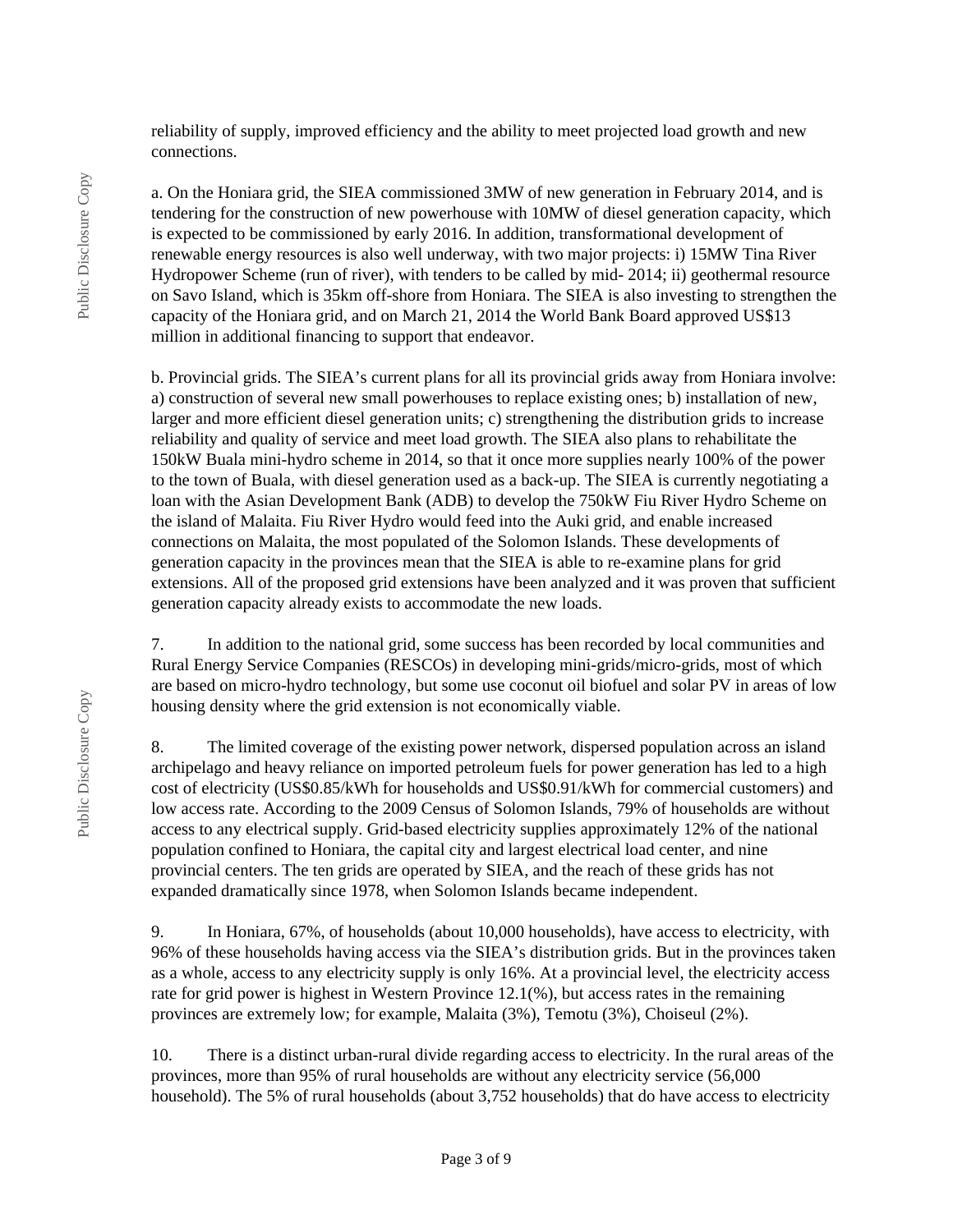obtain it through a small number of off-grid and individual household solar and diesel systems. This low access to energy exists despite an abundance of significant potential for renewable energy resource (solar, hydro, biofuel and recently geothermal). RESCOs and NGOs are key players in the rural electrification.

11. Geographic, commercial, regulatory, political and institutional factors have all contributed to low access rates, including: (i) difficult geography and dispersed small size of population centres; (ii) lack of Government funding for grid extensions; (iii) high cost of diesel power generation in the provincial centres which provides a disincentive to the corporatized SIEA to expand the distribution network (where cost of generation exceeds national tariff); and (iv) limited affordability to pay for connection costs at consumer level.

#### **Relationship to CAS**

12. The Solomon Islands National Development Strategy 2011-2020, prepared by the Ministry of Development Planning and Aid Coordination prioritizes increasing electricity access. It is widely acknowledged that access to electricity contributes to economic and social development, and has particular benefits for improved education and health for women and children. The project complements the IDA funded Solomon Islands Sustainable Energy Project (SISEP, P100311), which aims to improve the operational efficiency, system reliability and financial sustainability of SIEA. Increases in transmission capacity within the grid, improved efficiency of power supply, and tariff reforms are expected to lay the ground for increasing access to grid-based energy. The proposed project will support access to energy for the poor by addressing the affordability of poor households to pay the up-front connection charges and costs of basic wiring. The proposed project is in line with the World Bank's Country Assistance Strategy 2013-2017 that defines improving infrastructure and lowering costs as one of the medium-term country goals.

## **II. Proposed Development Objective(s)**

#### **Proposed Development Objective(s) (From PCN)**

13. The project development objective is to increase access of low-income households to electricity services in peri-urban and rural areas of Solomon Islands.

#### **Key Results (From PCN)**

14. Three key PDO-level results indicators are proposed:

• People provided with access to electricity under the project by household connections – Grid (number) – Core Sector Indicator: 5,100 households.

• People provided with access to electricity under the project by household connections-Other Renewable Energy – Off-grid (number) – Core Sector Indicator: 18,000 households.

• Direct project beneficiaries (number), of which female (percentage) – Core Sector Indicator: 152,000 persons, of which the share of females will be tracked (1.04 male(s)/female).

### **III. Preliminary Description**

#### **Concept Description**

15. The proposed project will be supported by grants from the Global Partnership on Output-Based Aid (GPOBA) and Scaling Up of Renewable Energy Program in Low Income Countries (SREP) under the Strategic Climate Fund. Both sources of financing will be used for an Output Based Aid (OBA) subsidy that will buy down the investment cost for grid and micro-grid pre-paid metered connections and basic wiring. These grant funds will be complemented by Government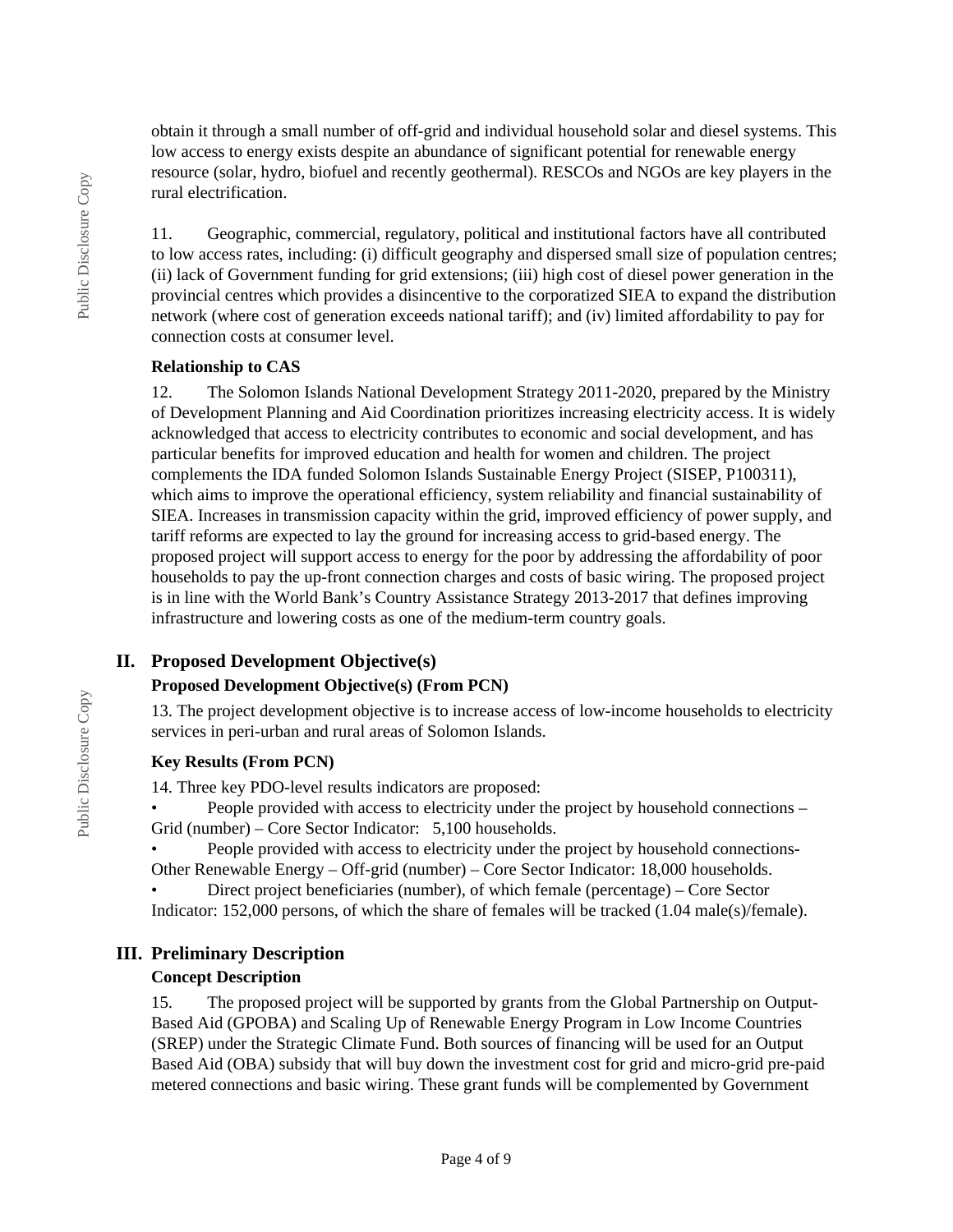funds in the order of \$2 million to finance rural mini-grids, US\$3 million in SIEA funds to finance grid extensions and densification, and US\$3 million from private commercial sources to finance rural mini-grids.

16. The proposed project design will have the following components:

17. Component 1 – Implementation of low cost electricity access expansion (US\$9.9 million), which has two sub-components:

 a) Micro-grid densification/extension to increase access to low cost electricity (US\$ 6.9 million: GPOBA US\$1.5 million and US\$5.4 million SREP). Where grid extension is not economically justifiable due to high investment cost for low expected load, the OBA subsidy provides incentives to SIEA and local electricity service providers (RESCOs, NGOs, etc.) to reach poor households in remote areas through micro-grid densification. The subsidy will cover pre-paid meter micro-grid connections. The expected target under this component is 17,784 low income households (117,368 beneficiaries).

 b) Grid extensions/densification to expand access to low cost electricity services (US\$ 3 million: GPOBA). The OBA subsidy provides incentives to SIEA or RESCOs to increase electricity access of 5,164 low income households (34,080 beneficiaries) located in peri-urban and rural areas. The OBA subsidy will cover new pre-paid meter connections.

18. The grid extensions are proposed in the context of improved technical and operational capacity of SIEA as reflected by power system reliability and efficiency. The improved financial performance of the SIEA is enabling it to both plan and seek financing for capital investments across the country, including in its largest market and cost center, the Honiara grid. Thus, after decades of underinvestment due to its hitherto poor financial position, a significant program of capital investment in generation, transmission and distribution infrastructure is planned for 2013-16 to improve generation, transmission and distribution quality, network efficiency and reach of services. In this sector context, the GPOBA grant aims at increasing access by enabling the national utility to provide electricity service to poor households in its project area.

19. For remote areas, where the extension of the grid is not economically justifiable, a number of local service providers (RESCOs, NGOs etc.) will be selected by Ministry of Mines, Energy and Rural Electrification (MMERE) to participate in the GPOBA program, based on clearly defined criteria. Part of the GPOBA and SREP grants under sub-component 1(a) will be allocated to the local service providers.

20. Component 2 - Implementation support for SIEA (US\$ 200,000: GPOBA). This component covers the operating expenses expected to be incurred by SIEA for the management of the project. It includes consultancy and logistics cost to ensure supervision of the project, compliance with environmental and social safeguards, training of RESCOs, NGOs, local communities on technical connection standards, Bank's safeguards and fiduciary procedures as needed, communities' outreach on GPOBA grant requirements.

21. Component 3– Technical Assistance to enhance Renewable Energy Enabling Environment (US\$1 million: SREP). Strengthening both the SIEA's capacity in power system planning, and its ability to deliver capital projects across the Solomon Islands, would underpin efforts to scale up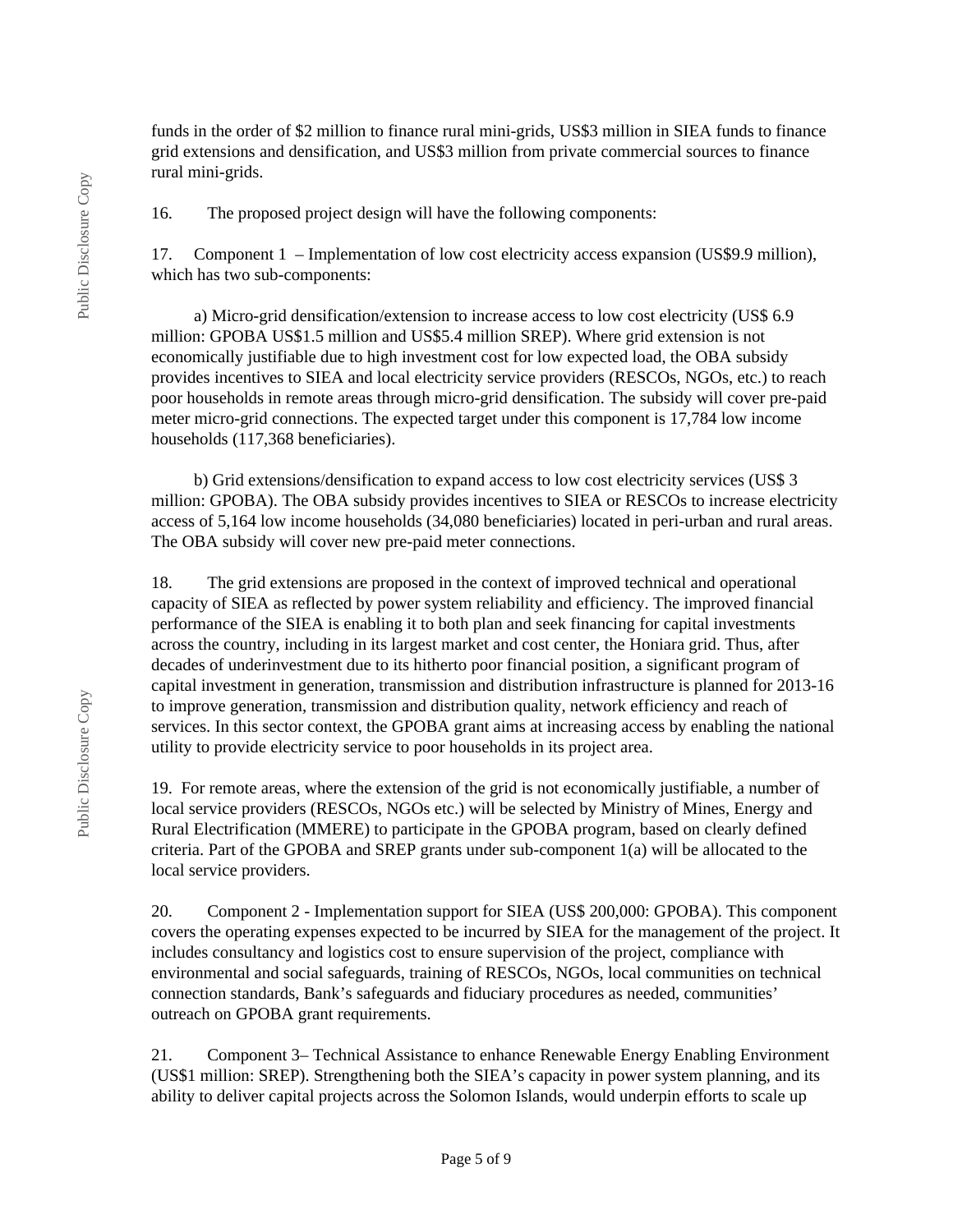renewable energy and in meeting its statutory obligations under the Electricity Act to: (i) "promote and encourage the generation of electricity with a view to the economic development of Solomon Islands"; (ii) "to secure the cost of electricity at reasonable prices"; and (iii) "to establish, manage and operate electric power systems". There is also a need to strengthen the capacity of MMERE to further develop the policies and regulations that govern the energy sector. The existing policy and regulatory environment limits development of renewable energy by inhibiting investment, including private investment in renewable generation. The expected outcome of Component 3 will consist of establishing an improved enabling environment for scaling-up renewable energy. The outputs of Component 3 will include (i) development of improved processes for land acquisition for distribution extensions and mini-grids, (ii) revised Electricity Act and Petroleum/Biofuels laws and regulations, (iii) capacity development within SIEA, and (iv) capacity development within MMERE.

Implementation arrangements

----------------------------------------

22. The project will be managed by Ministry of Mines, Energy & Rural Electrification (MMERE) and the national power utility company, Solomon Islands Electricity Authority (SIEA). It will be implemented by SIEA for grid densification and Rural Energy Service Companies (RESCOs) and local communities for micro-grid densification/extension. The project will use selfselection targeting in peri-urban areas and geographic targeting in rural areas, whereby all rural beneficiaries will be eligible for subsidies under the project.

23. The Solomon Islands Government is committed to scaling-up renewable energy in the Solomon Islands. MMERE will have overall responsibility for the project, while both MMERE and SIEA will act as implementing agencies for relevant components. A Project Steering Committee will be established to oversee project implementation. The Project Steering Committee would comprise:

- Ministry Mines, Energy and Rural Electrification (MMERE).
- Ministry of Finance and Treasury (MoFT).
- Ministry of Rural Development (MRD).
- Ministry of Development and Aid Coordination (MDAC).
- Ministry of Infrastructure and Development (MID).
- Solomon Islands Electricity Authority (SIEA).
- Private sector representative.

The role of the Project Steering Committee is to facilitate timely project execution through better coordination of agencies involved in rural infrastructure delivery and permitting.

24. The organizational arrangements for the project will be as follows: A) Overall Responsible Agency: Ministry of Mines, Energy and Rural Electrification (MMERE); B) Focal Point Persons: (i) Director, Energy Division, MMERE; and (ii) General Manager, SIEA.

25. MMERE will be implementing agency for Component 1(a): Renewable Energy Mini-grids, and Component 3: Capacity Building. MMERE has significant experience with implementation of development partner funded projects. The project will provide design technical support and capacity building to MMERE to ensure the components are designed and implemented efficiently and sustainable systems are established for the operation and maintenance period. As mentioned above,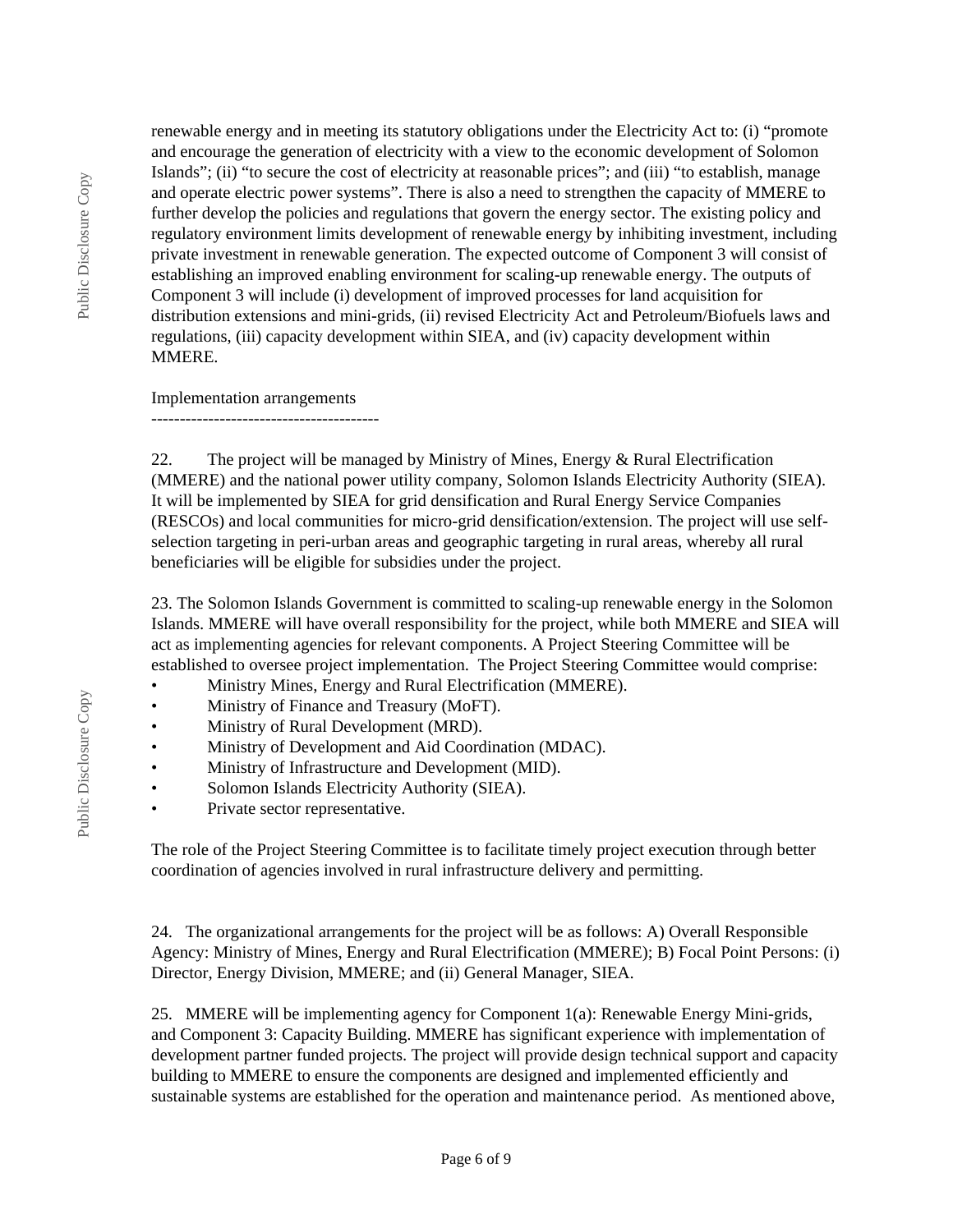Public Disclosure Copy

Public Disclosure Copy

under component  $1(a)$ , MMERE will select the local service providers. The selection criteria developed by MMERE and the application process will be presented in the Project Operations Manual (POM) and will include the pre-financing capacity, technical and operational capacity of local service providers. There is some success in Solomon Islands over the last 20 years with local communities and RESCOs in developing micro-grids, most of which are based on micro-hydro technology, but with some using coconut oil biofuel and solar PV. The development of an estimated 60 mini-grids in rural villages utilizing hydropower, biofuel (coconut oil based) and solar photovoltaic power is planned under the project, under which and OBA model will be used to subsidize household connections made by RESCOs and SIEA (i.e., pre-paid meter connections mentioned above).

26. SIEA will be implementing agency for Component 1(b): Grid Extensions; and Component 3. A recently completed procurement capacity assessment of SIEA has indicated that SIEA has an established procurement unit with considerable procurement experience; however, the experience is largely related to procurement of small equipment packages. SIEA also has limited experience in managing larger contract package s or ADB/World Bank procurement systems. A financial management assessment was also completed for SIEA where inefficiencies were noted in areas including internal control. A capacity assessment for SIEA will be undertaken during project preparation and will include management capacity assessment, procurement capacity assessment, and financial management assessment. Based on the analysis, risk mitigation will be designed into the project to address capacity concerns, and may include (i) capacity building training for SIEA staff, (ii) provision of international experts to assist with key functions related to project design and implementation, and (iii) procurement options such as long term maintenance contracts, operation and maintenance contracts, and engineer, procure and construct (EPC) procurement.

27. During project implementation and to ensure compliance with GPOBA requirements, an Independent Verification Agent (IVA) will be engaged by the World Bank to enhance the independence of the verification process. The IVA will independently verify the outputs under the project according to the technical standards specified in the Project Operating Manual. Based on the output verification reports submitted by IVA, the Bank will disburse the OBA subsidy to the national utility, SIEA and participating local service providers.

28. The Bank, as part of its Project Supervision and Monitoring and Evaluation framework, will also carry out an assessment of the socio-economic impacts that increased access to electricity (provided under the proposed grant) have on a poor, fragile, Pacific Island country characterized by social inequalities, high unemployment rates, and significant cash constraints in rural communities. Particular attention will be paid to the analysis of the impact of electricity on women. The assessment will incorporate electricity market analysis (including household energy consumption, access penetration rate).

| Safeguard Policies Triggered by the Project | Yes | No | "RL |
|---------------------------------------------|-----|----|-----|
| Environmental Assessment OP/BP 4.01         | x   |    |     |
| Natural Habitats OP/BP 4.04                 |     |    |     |
| Forests OP/BP 4.36                          |     | x  |     |
| Pest Management OP 4.09                     |     | x  |     |

### **IV. Safeguard Policies that might apply**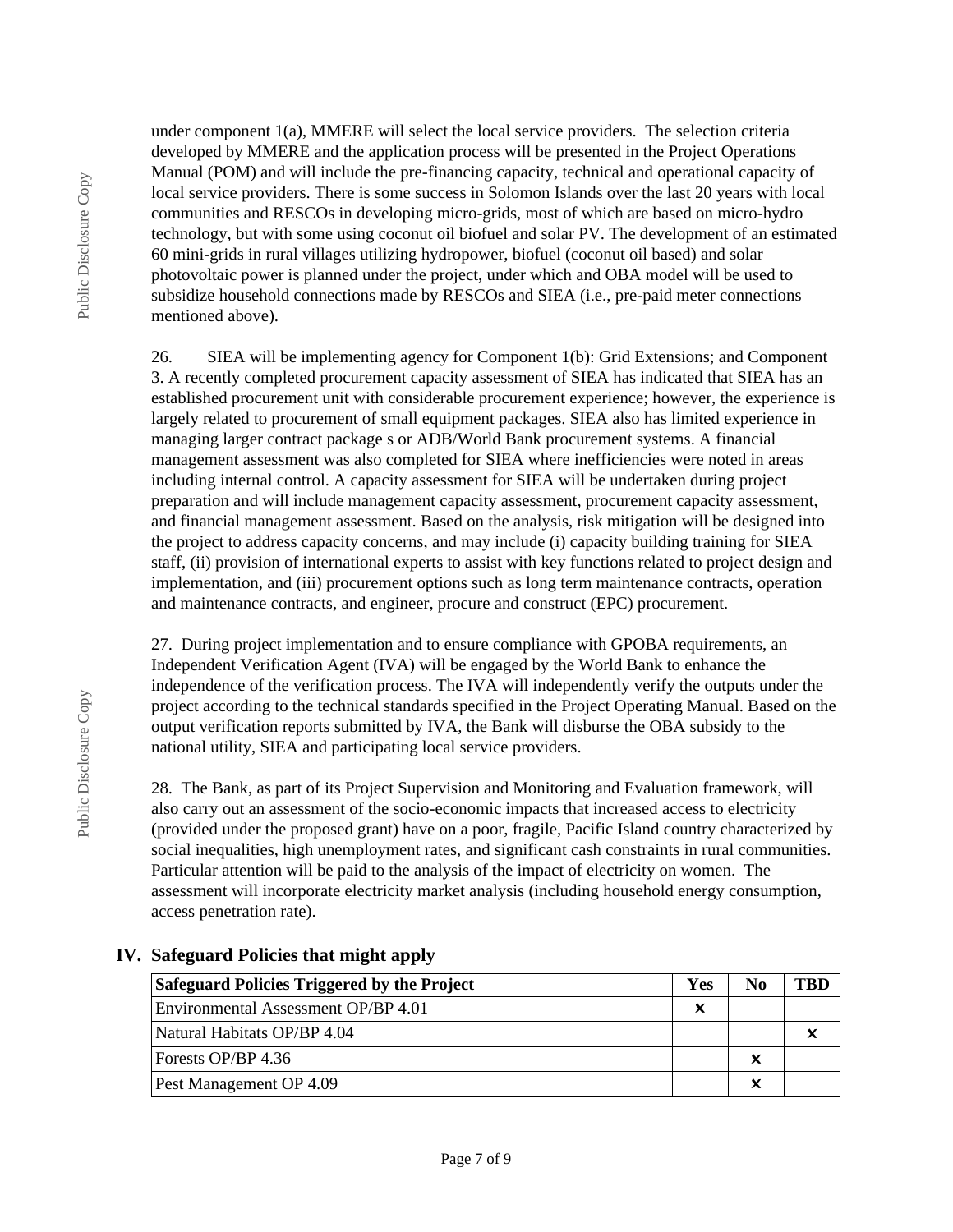| Physical Cultural Resources OP/BP 4.11         | x                         |   |  |
|------------------------------------------------|---------------------------|---|--|
| Indigenous Peoples OP/BP 4.10                  | $\boldsymbol{\mathsf{x}}$ |   |  |
| Involuntary Resettlement OP/BP 4.12            |                           |   |  |
| Safety of Dams OP/BP 4.37                      |                           | x |  |
| Projects on International Waterways OP/BP 7.50 |                           | x |  |
| Projects in Disputed Areas OP/BP 7.60          |                           | x |  |

# **V. Financing (in USD Million)**

| 19.10                           |                                        |                                                   | 0.00                         |        |
|---------------------------------|----------------------------------------|---------------------------------------------------|------------------------------|--------|
| 0.00                            |                                        |                                                   |                              |        |
|                                 |                                        |                                                   |                              | Amount |
|                                 |                                        |                                                   |                              | 5.00   |
| <b>Climate Investment Funds</b> |                                        |                                                   |                              | 6.40   |
|                                 |                                        |                                                   |                              | 4.70   |
|                                 |                                        |                                                   |                              | 3.00   |
|                                 |                                        |                                                   |                              | 19.10  |
|                                 | Global Partnership on Output-based Aid | Foreign Private Commercial Sources (unidentified) | <b>Total Bank Financing:</b> |        |

# **VI. Contact point**

## **World Bank**

| Contact: | Tendai Gregan            |
|----------|--------------------------|
| Title:   | <b>Energy Specialist</b> |
| Tel:     | $5781 + 6562$            |
| Email:   | tgregan@worldbank.org    |

# **Borrower/Client/Recipient**

| Name:    | Solomon Islands                                       |
|----------|-------------------------------------------------------|
| Contact: | Mr. Shadrach Fanega                                   |
| Title:   | Permanent Secretary, Ministry of Development Planning |
| Tel:     | 67722556                                              |
| Email:   | sfanega@mdpac.gov.sb                                  |

## **Implementing Agencies**

| Name:    | Solomon Islands Electricity Authority                                |
|----------|----------------------------------------------------------------------|
| Contact: | Pradip Verma                                                         |
| Title:   | <b>General Manager</b>                                               |
| Tel:     | 67738596                                                             |
| Email:   | Pradip. Verma@siea.com.sb                                            |
|          |                                                                      |
| Name:    |                                                                      |
| Contact: | Ministry of Mines, Energy & Rural Electrification<br>John Korinihona |
| Title:   |                                                                      |
| Tel:     | Director of Energy<br>67728609                                       |
| Email:   | john.korinihona@yahoo.com                                            |

# **VII. For more information contact:**